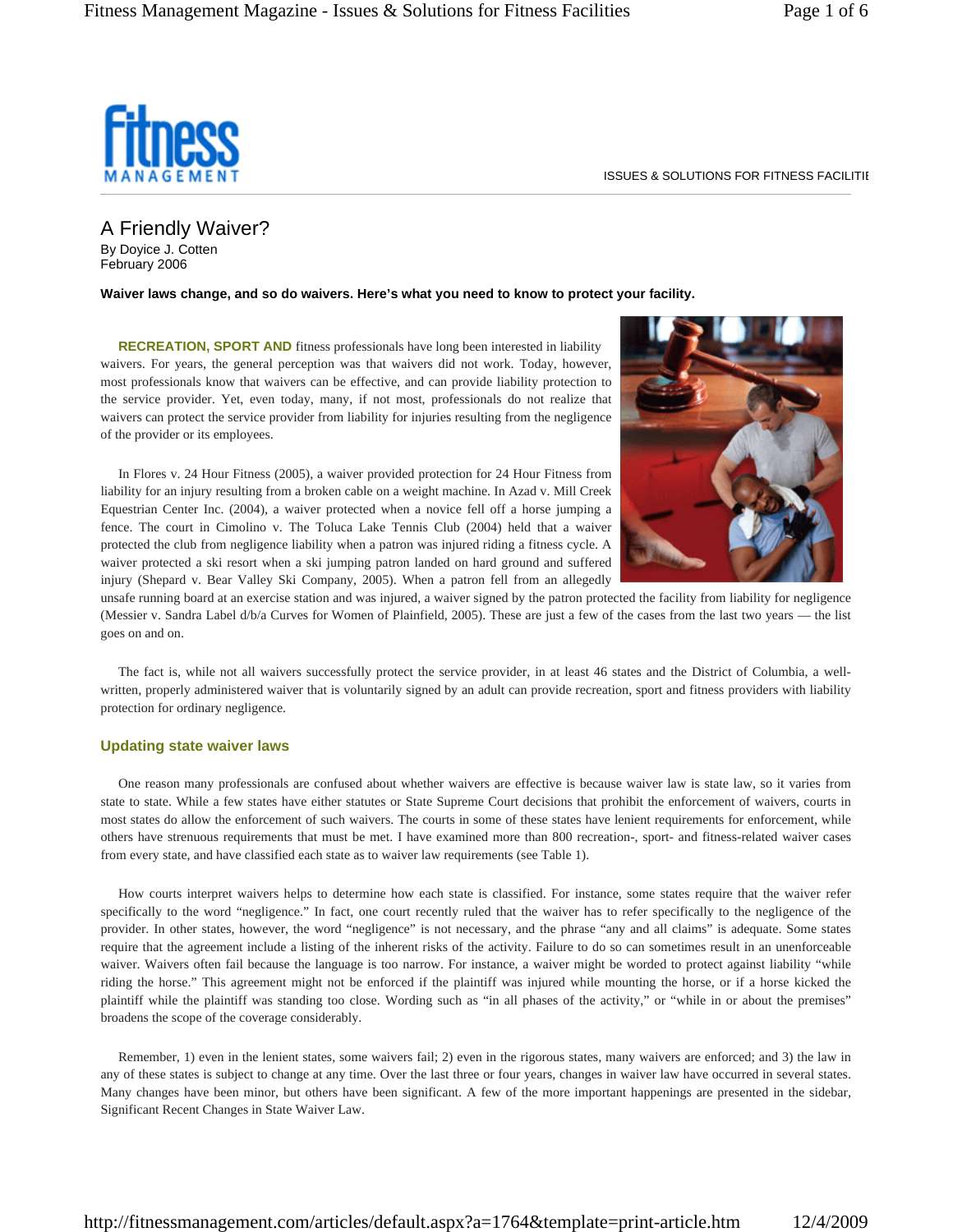## **Waivers for minors**

It is well known that contracts and waivers signed only by a minor are voidable — that is, the minor can void the contract at any time. Obviously, a waiver signed under those circumstances would offer no protection for the service provider. The general rule has been that a waiver is a contract, and a minor cannot be bound by a contract whether it is 1) signed by the minor, or 2) signed by a parent or guardian on behalf of a minor (referred to here as a parental waiver). So, while the service provider contracting with a minor is bound by the contract, the minor is not. Thus, the waiver will not prevent the minor from taking legal action against a negligent service provider. The underlying rationale behind not enforcing contracts made by minors or by parents on behalf of minors is 1) in keeping with the public policy of protecting the rights of infants with respect to contractual obligations and 2) the public policy supporting the obligation of care owed by one person to another (minors) outweighs the traditional regard for the freedom to contract.

In the article titled Protecting Your Facility from Injuries to Minors (*Fitness Management,* September 2001, pp.50-57), I reported that parental waivers were enforceable only in California, Colorado and Ohio. However, many changes have occurred in the last four years (see Table 2). California and Ohio courts have continued to enforce parental waivers, and Colorado has passed legislation to that effect. Courts in Connecticut, Florida, Georgia, Massachusetts, North Dakota and Wisconsin have also enforced parental waivers, making a total of nine states in which service providers may reasonably expect parental waivers to provide liability protection.

Three main arguments constitute the rationale for enforcing parental waivers: 1) they allow organizations to provide more recreational activities for youth at a reasonable cost; 2) decisions regarding risk encountered by one's child involve the fundamental liberty interest of parents to make decisions regarding the rearing of their children (discipline, religious training, medical treatment); and 3) the law presumes that fit parents act in furtherance of the welfare and best interests of the child.

In addition to waivers, many service providers seek protection from liability by requiring that the parent indemnify the provider for loss suffered due to the minor's participation (referred to as a parental indemnification agreement). In so doing, the parent agrees to reimburse the provider for any expenses or awards incurred from a lawsuit by the minor participant, usually including investigative costs and attorney's fees. Thus, if the minor or someone on the minor's behalf sues the provider, the parent is bound to repay the provider. Courts in Connecticut and Massachusetts have upheld parental indemnity agreements.

A third tactic being used involves requiring the parent to sign a mediation and arbitration agreement, by which the parent agrees to submit any claim to mediation and arbitration, rather than filing a lawsuit. Most authorities agree that mediation and arbitration are preferable to the court system, since they are generally less combative and confrontational, involve less time, and legal expenses and awards are less. Courts in California, Hawaii, Ohio, Louisiana, New Jersey and Florida have upheld these parental mediation/arbitration agreements, while courts in Idaho, Pennsylvania and Texas have not.

**Age misrepresentation by minors.** One question that sometimes arises is, where does the provider stand if a minor claims to be of majority age, signs a waiver, is injured and sues the provider? A recent Pennsylvania case (Emerick v. Fox Raceway, 2004) helps to answer this question. A 16-year-old, wishing to enter a motocross race for adults, told officials he was 18 (the raceway did not enforce its picture ID requirement), signed a waiver, suffered injuries that rendered him a quadriplegic and filed suit against the raceway, alleging negligence in allowing him to race. The court held that the waiver was not valid since he was a minor. The court stated, however, that since it was foreseeable that a minor would misrepresent his age in order to race a motorcycle, the raceway had a duty to have an effective screening system. However, the court recognized that the minor was also at fault, and sent the case to trial so the jury could determine the comparative negligence of each party.

#### **Participant agreement**

Even though waivers are effective for adults in most states, providers are often reluctant to use them (or at least waivers that plainly state that the client is releasing the provider from liability for the provider's own negligence) because they are afraid the client will refuse to sign and go elsewhere. The average waiver does look pretty one-sided in favor of the provider. But what if the agreement was more balanced and provided benefits for both parties? That is one of the characteristics of the participant agreement.

The participant agreement is a document that combines a waiver, an assumption of risk agreement, an indemnification agreement and other protective language into one stand-alone document that is intended to provide maximal protection from liability for both the inherent risks of the activity and from the ordinary negligence of the provider. Where it is different from previous waiver formats is that it provides benefits for the signer, as well. Some of the benefits for the participant include the following:

1. It provides better rapport and understanding between the provider and client by showing that the provider is concerned about the safety and well being of the participant.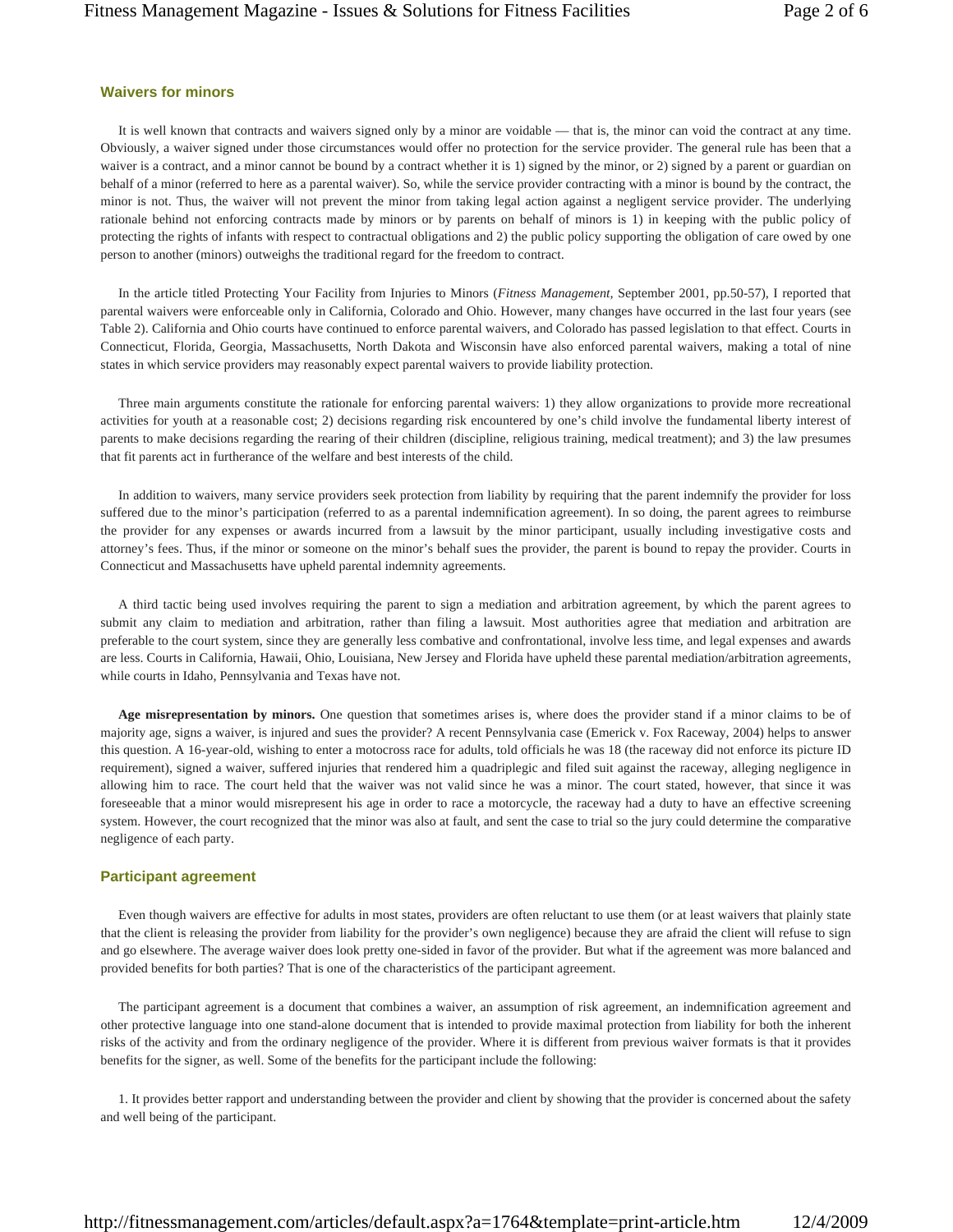2. It gives the participant detailed information regarding both the rewards and the risks of participation, explaining some of the possible consequences of injury.

3. It helps the participant be better prepared, psychologically, for the potential discomforts that can result from participation.

4. It enables the signer to make a more informed decision as to whether participation in the activity is appropriate for that individual.

5. It provides important health information and permissions to act in the participant's best interest in the event of a medical emergency.

At the same time, the agreement offers language designed to provide maximal protection for the service provider.

The agreement has several important sections, none of which should be omitted:

**Assumption of inherent risks.** The assumption of inherent risks section is intended to help protect the provider from liability

for injuries resulting from the inherent risks of the activity. An inherent risk is one that is integral to the activity — one that cannot be eliminated without altering the nature of the activity or game (e.g., getting hit by a pitch in baseball, tearing a muscle in a group exercise class, rupturing a disc while weightlifting).

Generally, the provider is not liable for inherent risks, and needs no protection from injuries caused by these risks, so long as participation was voluntary and the participant was aware of and appreciated the risks. The assumption of inherent risks section informs the participant of the inherent risks of the activity, including the type of injuries that may occur and the potential negative consequences of such injuries on the health and lifestyle of the participant. It also secures an affirmation that participation is voluntary, and that the participant knows, understands and appreciates the risks of the activity. This part of the agreement helps to solidify the primary assumption of risk defense for injuries resulting from inherent risks, and may also offer some protection from ordinary negligence based on secondary assumption of risk or contributory fault.

**Waiver of liability for ordinary negligence.** The waiver section helps to protect the provider against liability for injuries resulting from the ordinary negligence of the provider, its employees and its agents. The waiver of liability relieves the provider of liability for injuries resulting from ordinary negligence, but does not generally provide liability protection for extreme acts such as gross negligence.

Many waivers fail because of poor wording. The following is an example of what the waiver language should look like:

*In consideration of permission to participate in a horseback trail ride, today and on all future dates, I, on behalf of myself, my spouse, my heirs, personal representatives or assigns, do hereby release, waive and discharge [facility name] (including its officers, employees and agencies) from liability from any and all claims resulting from the ordinary negligence of [facility name].* 

*This agreement applies to 1) personal injury (including death) from incidents or illnesses arising from horseback trail ride participation at [facility name] (including, but not limited to, in and around the stable and corral, mounting and dismounting, riding, while dismounted during the ride, during any instruction by the staff, and all premises including bleachers, the associated sidewalks and parking lots); and to 2) any and all claims resulting from the damage to, loss of, or theft of property.* 

Wording is crucial. Note that the waiver lists the parties who are releasing the provider, the parties who are released and that they are released from liability for the ordinary negligence of the provider (which is emphasized). Note also that the language encompasses personal injury and property loss, and that the waiver is not limited solely to injuries occurring on the ride itself.

**Indemnification agreement.** The indemnification agreement can provide added protection in many instances. In this agreement, one party agrees to be responsible for the losses incurred by a second party (even if the second party is at fault) due to an injury to the first party or a third party. For example, a parent might sign an agreement (parental indemnity agreement) to reimburse a fitness center for loss due to litigation resulting from a fitness center injury to the minor child in exchange for the opportunity for the minor to participate at the facility. Such indemnity agreements have been found effective in some states. The indemnity agreement can help protect when the injury results from inherent risks, as well as ordinary negligence, and sometimes provides protection when the waiver or assumption of risk agreement fail.

It is important to note, however, that indemnification agreements are traditionally agreements between two business entities. Courts in some states find indemnity agreements unenforceable when such agreements are between providers and participants (a business and an individual) where an individual is asked to indemnify a provider for the negligence of the provider. Also, some courts have held that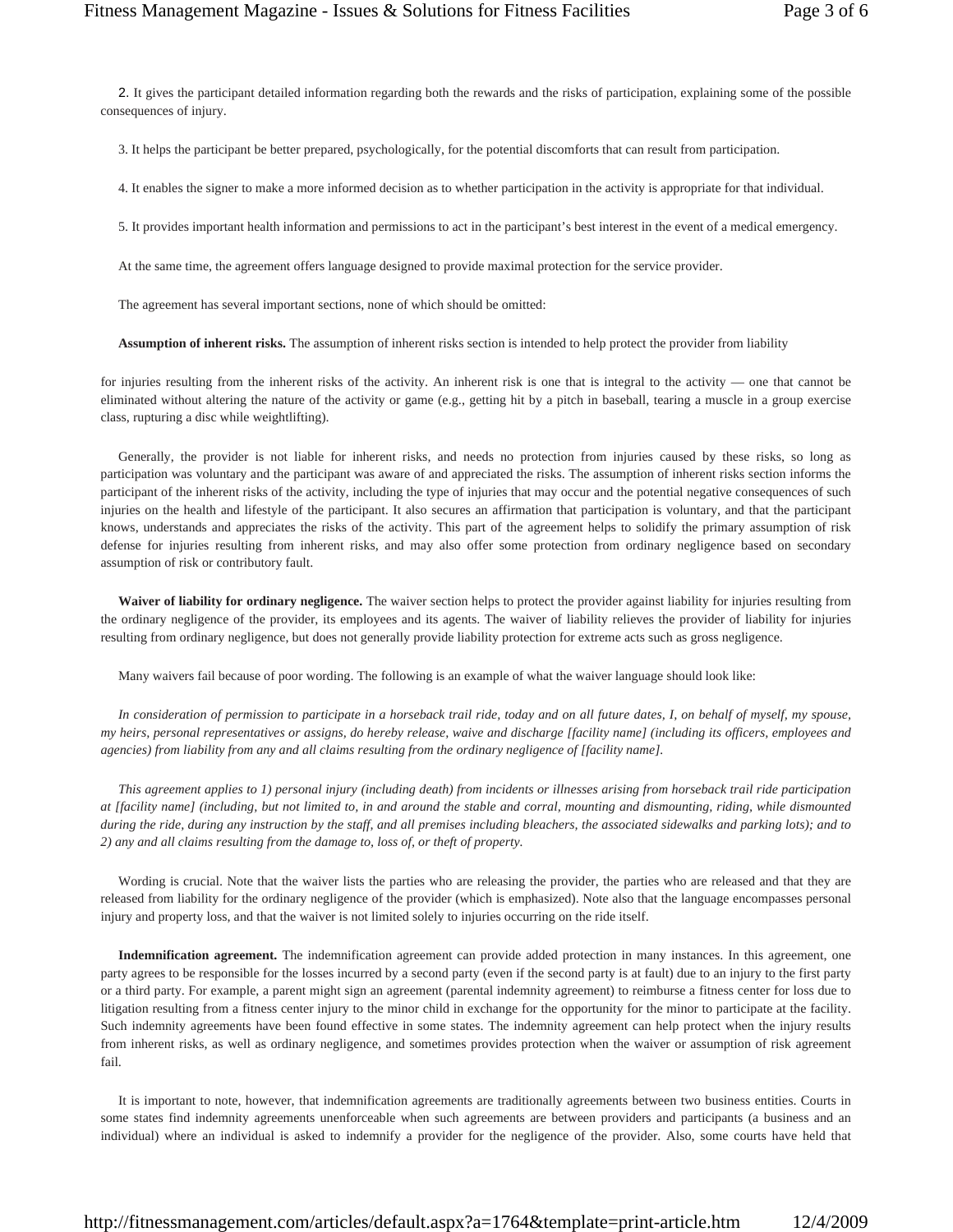parental indemnity agreements are not enforceable.

**Other important clauses.** The inclusion of four other clauses is recommended for achieving maximal protection. They are a severability clause, a selection of venue clause, a covenant not to sue and a mediation/arbitration clause.

A severability clause is a statement within the document that says, in effect, that if any part of the document is held void, this will have no effect on the validity of the remainder of the document. Otherwise good waivers sometime fail when this clause is not included. It can be as simple as the following statement: *The undersigned hereby expressly agrees that this release and waiver is intended to be as broad and*  inclusive as permitted by the laws of the State of Missouri and that if any portion hereof is held invalid, it is agreed that the balance shall, *notwithstanding, continue in full legal force and effect.* 

When drafting a waiver or participant agreement, always include a selection of venue clause. Venue selection merely specifies in which state and county any future legal proceedings will take place. It serves to ensure that, if legal action does result, it will be in the local court rather than in a distant state. The following is an example of venue selection language: *I agree that if, in spite of this contract, legal action is brought regarding a claim, it must be brought in the District Court housed in [local] County, State, and further agree that the substantive laws of State shall apply in any action brought.* 

A covenant not to sue is a contract that says the signer will not sue to enforce a right of action against the provider. Legally, it is slightly different from a waiver in that 1) the waiver eliminates the cause of action while the covenant not to sue does not, and 2) the waiver or release often releases joint tortfeasors, while the covenant not to sue generally does not. A covenant not to sue is included in many, if not most, waivers. At times, its inclusion seems pointless because courts generally tend to totally ignore the language. However, in a 2004 California case involving rappelling to the floor of a cavern, a woman signed a document in which she agreed to release, waive, discharge and covenant not to sue the service provider (*Bossi v. Sierra Nevada Recreation Corp., 2004 Cal. App. Unpub. LEXIS 1992*). The jury found that the waiver protected the provider from liability, and returned a verdict for more than \$100,000 in damages on the defendant's crosscomplaint for breach of the covenant not to sue.

One of the newest happenings in waivers is the inclusion of mediation/arbitration clauses. A mediation/arbitration clause is a statement by which the participant (or the parent of the participant if the participant is a minor) agrees to engage in good faith efforts to mediate any dispute that might arise. Any agreement reached can be formalized by a written contractual agreement at the time. The clause should also include an agreement to submit any unresolved dispute to binding arbitration. Language such as, *I further agree that if a legal dispute arises, I will attempt to settle the dispute through mediation before a mutually acceptable mediator whose name appears in the registry of names recognized by the [State] courts as qualified persons for mediation assignments. To the extent mediation does not result in a resolution, I agree to submit the dispute to binding arbitration through the American Arbitration Association in [State].* 

As stated earlier, often, mediation and arbitration are preferable to the court system, since they are generally less combative and confrontational, involve less time, and legal expenses and awards are less. Before including either clause in the participant agreement, consult your insurance carrier.

**Affirmations, assertions and authorizations.** To maximize participant safety, it is important to obtain certain permissions and information related to the participant. These include 1) affirmations related to the health status of the participant, 2) authorizations regarding emergency medical care for the participant and 3) affirmations that the participant will follow all rules related to safety.

Some of the things that the participant affirms in the health status section include information regarding physical problems such as asthma, diabetes, anaphylaxis, epilepsy, heart disease or high blood pressure, as well as any other disabilities that might preclude participation in the activity. The participant should assert possession of sufficient skills, coordination and physical fitness necessary for safe participation.

The comprehensiveness of the health status statement should vary with the type of activity and the age of the participant. For example, older participants and more strenuous or risky activities may require securing more health information. Also, a physical examination may be recommended or required before participation in some activities.

In the medical care authorization, the participant should agree to allow first aid, CPR, AED (if available), emergency transport and the sharing of medical information. The participant should also agree to assume all costs of the care and transportation.

The participant should affirm agreement to follow safety rules. These may include wearing required safety gear, following rules of the activity, informing the provider of hazardous conditions, and to not participate while under the effects of drugs or alcohol. Participants should also agree that the provider has the right to terminate participation at any time the provider feels it is unsafe.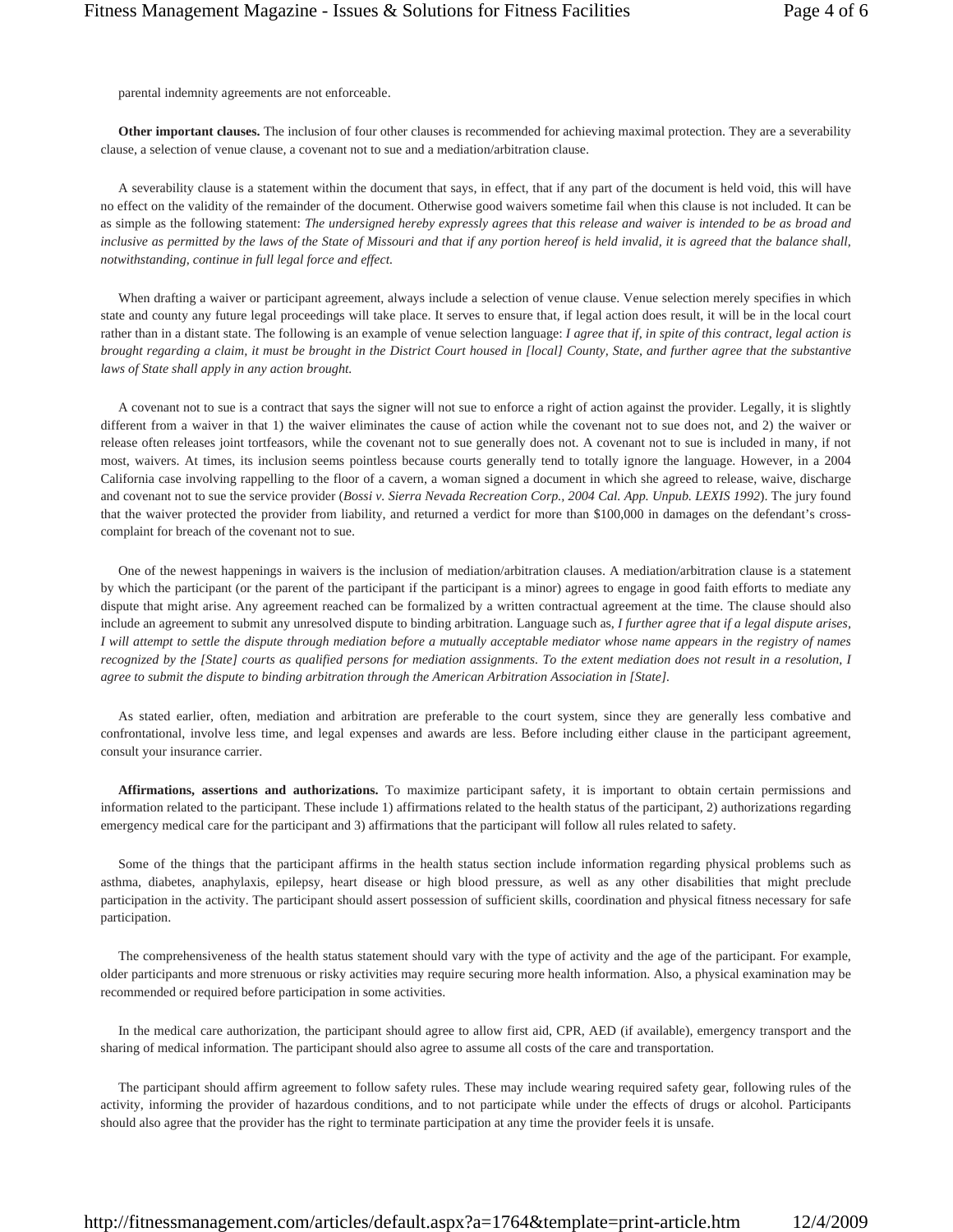**Final acknowledgements and signatures.** There should be, immediately prior to the signatures, a conspicuous statement that includes an affirmation of having read and understood the participant agreement; having understood that he or she is giving up the right to sue in the case of injury due to the inherent risks of the activity or due to negligence of the provider; and voluntarily signing the waiver and participating.

Certain form should be followed in the signature area. It should include spaces for the printed name of the participant and the signature of the participant. It should also include space for the date. It is also a good idea, though not mandatory, to include the name, relationship and phone numbers of an emergency contact person. If the participant is a minor, the waiver should have spaces for the printed name and signature of either parents or guardians. For multi-page agreements, either require a signature at the bottom of each page, or make it clear that the signature applies to all pages of the document.

## **Recommendations**

**Minors.** Should you use parental waivers, parental indemnity agreements and parental mediation/arbitration agreements with minor participants? The answer is "yes" in the states listed as enforcing them. In the other states (including those in which courts have addressed the issue and have ruled that such documents are not enforceable), there would be no harm in using the agreements. There is always a chance that they might be enforced, since state laws do change. One other option is to use an agreement to participate, which is, in essence, a detailed assumption of risk agreement. It was discussed in detail in Protecting your Facility from Injuries to Minors in the September 2001 issue of *Fitness Management*. It is effective with minors, but is intended to protect against liability for inherent risks, not negligence risks.

Do not rely solely on such documents. Purchase adequate liability insurance and institute an effective, ongoing risk-management program that focuses on the identification and elimination of risks.

**Adults.** Providers will be better protected if the broad participant agreement is used rather than the briefer, less encompassing waiver. The participant agreement, which contains a waiver, an assumption of inherent risks and other layers of protection, is enforceable in most states, and should be used in all. Even in the states in which waivers are not valid, it can serve as evidence that the participant was aware of and assumed the inherent risks of the activity.

Providers should be aware that waivers and participant agreements comprise an excellent first line of defense, can provide important protection, and should always be used by providers seeking maximum liability protection. Remember, however, that waivers and participant agreement are always subject to fail. Failure may be due to poorly worded waivers, faulty administrative procedures, changing opinions of the court or numerous other reasons. Therefore, it is crucial that you possess adequate liability insurance, and have an ongoing risk management program.

#### **Table 1. Rigor Required for a Valid Waiver**

LENIENT STATES

AL, GA, KS, MD, MA, MI, NE, ND, OH, TN

MODERATE STATES CO, DC, FL, IA, ID, IL, MN, NC, NM, OK, OR, SC, SD, TX, WA, WV, WY

RIGOROUS STATES AK, AR, AZ, CA, CT, DE, HI, IN, KY, ME, MO, MS, NH, NJ, NV, NY, PA, UT, VT, WI

NOT ENFORCED LA, MT, VA

INSUFFICIENT INFORMATION RI, PR

## **Table 2. Likelihood of Enforcement of Parental Waivers or Indemnity Agreements**

## INSUFFICIENT INFORMATION TO PREDICT

AK, AL, DE, IA, KS, KY, MD, MN, NV, NH, OK, OR, RI, SC, SD, VT, WY VERY UNLIKELY TO ENFORCE